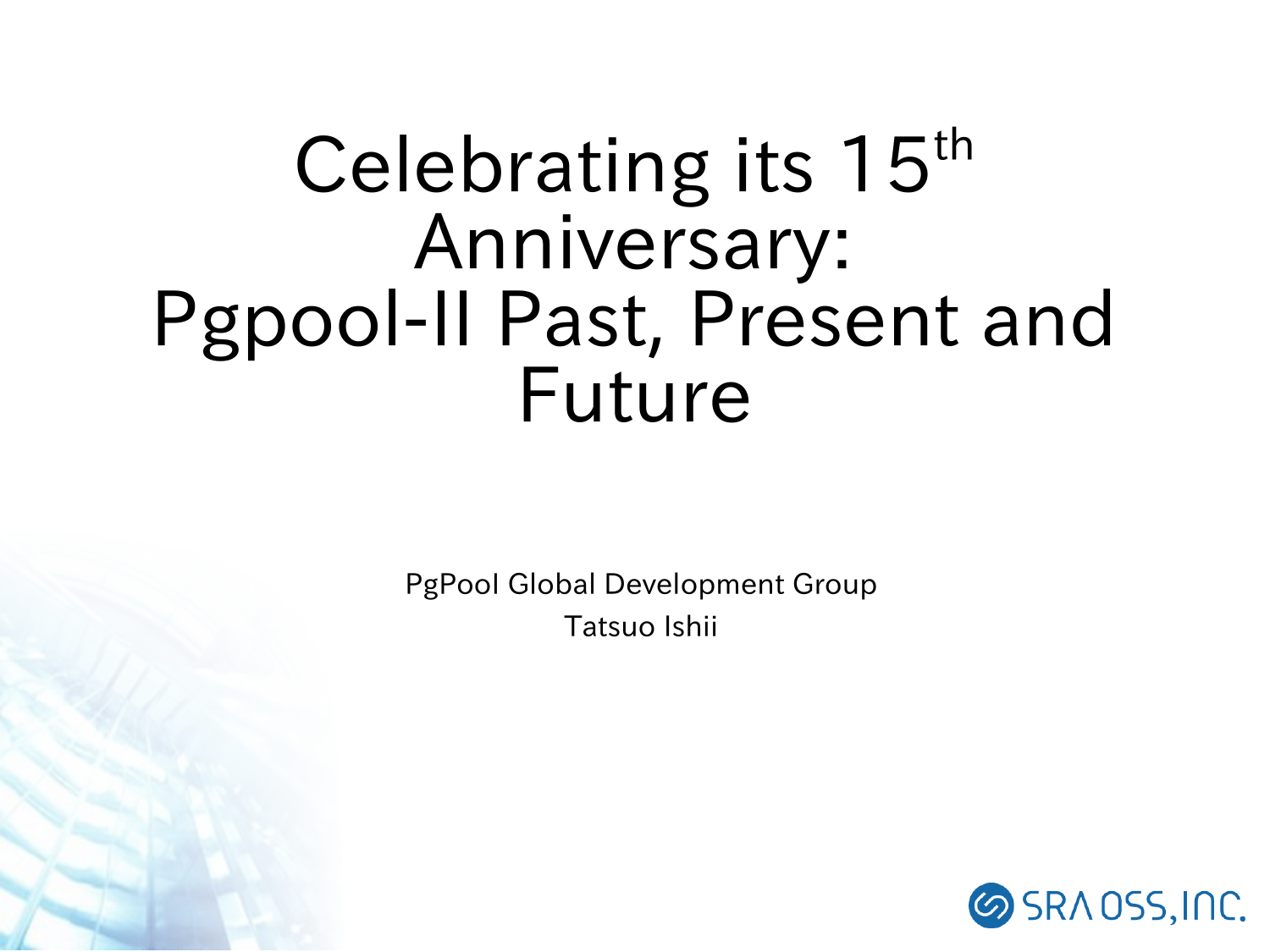# The history of Pgpool-II

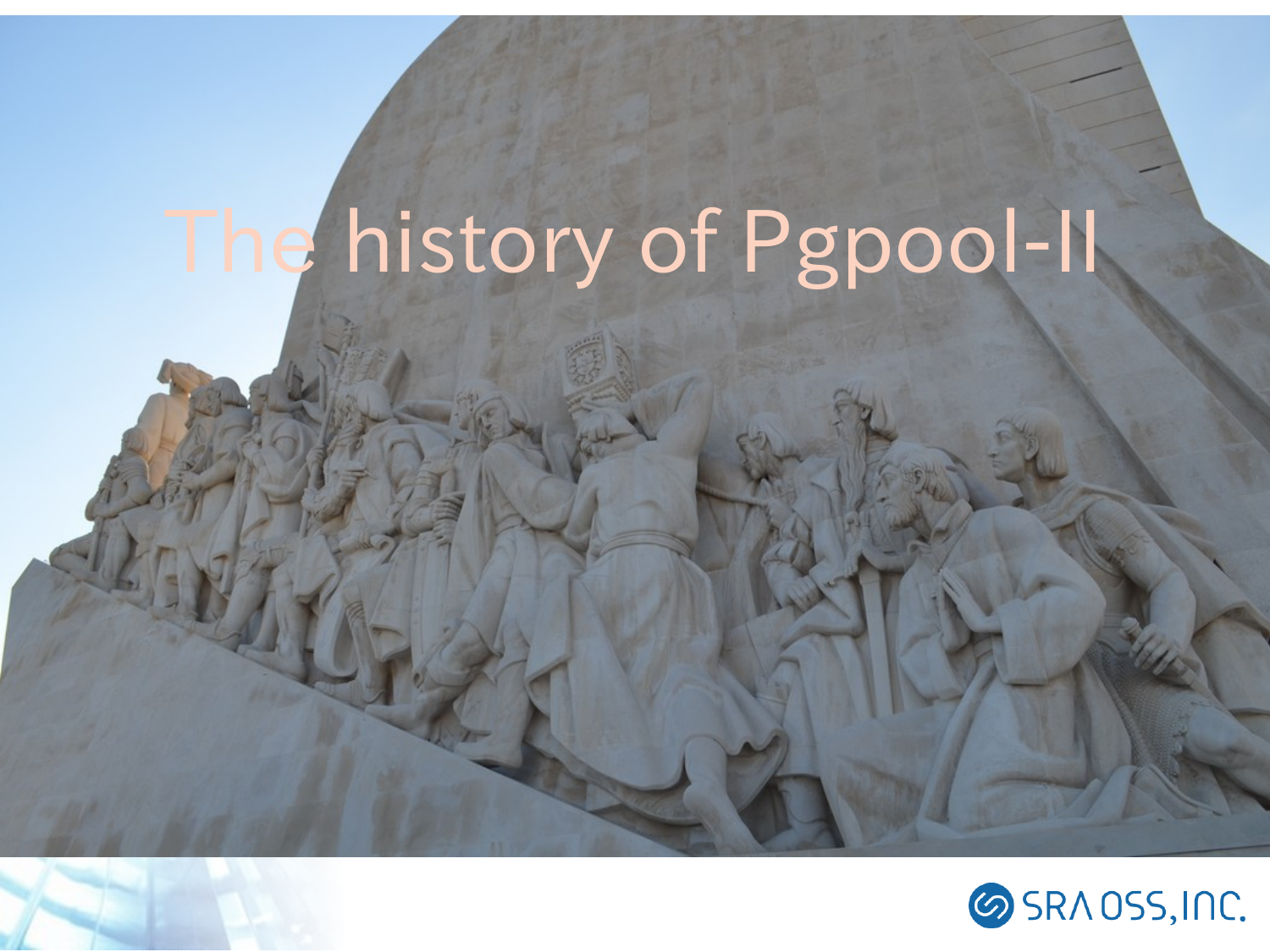# June 27th, 2003 pgpool was born

- Connection pooling
- Failover
- Only up to 2 PostgreSQL servers were supported
- Support Version 2 of frontend/backend protocol
- Version 3 protocol (the modern protocol currently used) did not exist because PostgreSQL 7.4 was not released yet
- Only 4,719 lines of code in C language

2003年6月27日(金) 22:54:46 JST [pgsql-jp: 30256] PostgreSQL用コネクションプールコネクションプール サーバ pgpool

石井です.

PHPをはじめ,Perlなど,言語を問わず使える「pgpool」と いPostgreSQL用のコネクションプールサーバを作ったの で公開します.できたなのでまだアルファ版程度のクォリ ティですが,よろしかったらお試し下さい.

ftp://ftp.sra.co.jp/pub/cmd/postgres/pgpool/ pgpool-0.1.tar.gz

# もちろんpgpoolはオープンソースで,ライセンスは PostgreSQLのBSDライセンスと同様のものにしていま す.

pgpoolを作った動機は,PHPでコネク ションプールが使えないことに不満を 持ったからです

一応PHPには「パーシスタントコネクション」というものが あってDBへの接続への接続をキャッシュできますが,少な くともapacheのプロセスの数だけコネクションができるの で,DBへ過大な負荷がかかりがちです. pgpoolを使うとコネクションをキャッシュできるだけでなく,

 $\overline{\rm{D}}\bar{\rm{B}}$ への接続数を適切な数に制限できるので,DBの性能 を引き出すことができます.

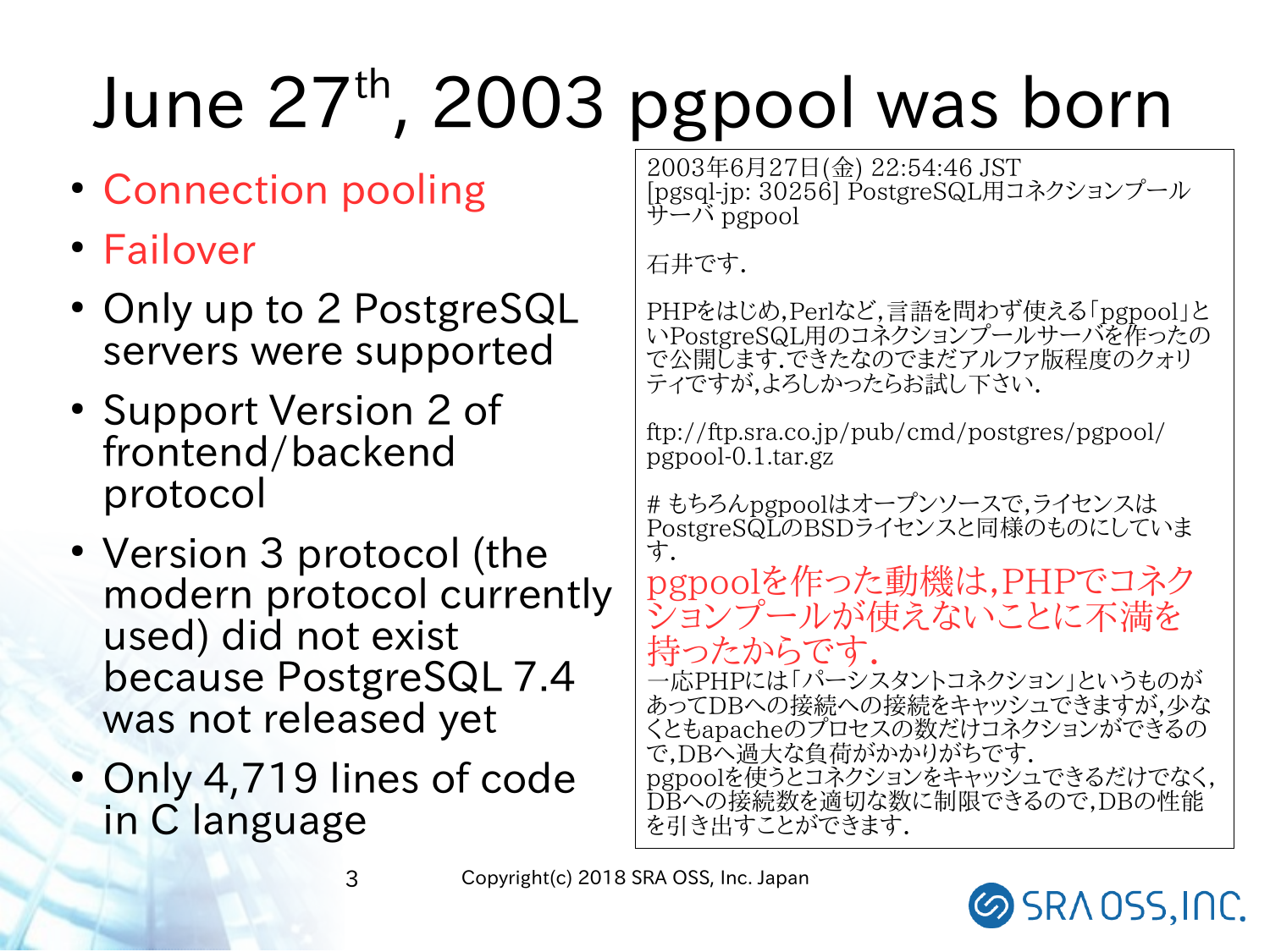#### September 2006 Pgpool-II 1.0 released

- From personal project to public OSS project
- Number of features were added
	- Virtually unlimited number of PostgreSQL supported
	- Built-in SQL parser to precisely analyze query
	- Dedicated management command (pcp)
	- Dedicated GUI management tool (pgpoolAdmin)
	- Parallel query mode
	- 73,511 lines of codes, which is almost x10 larger than pgpool

4 Copyright(c) 2018 SRA OSS, Inc. Japan



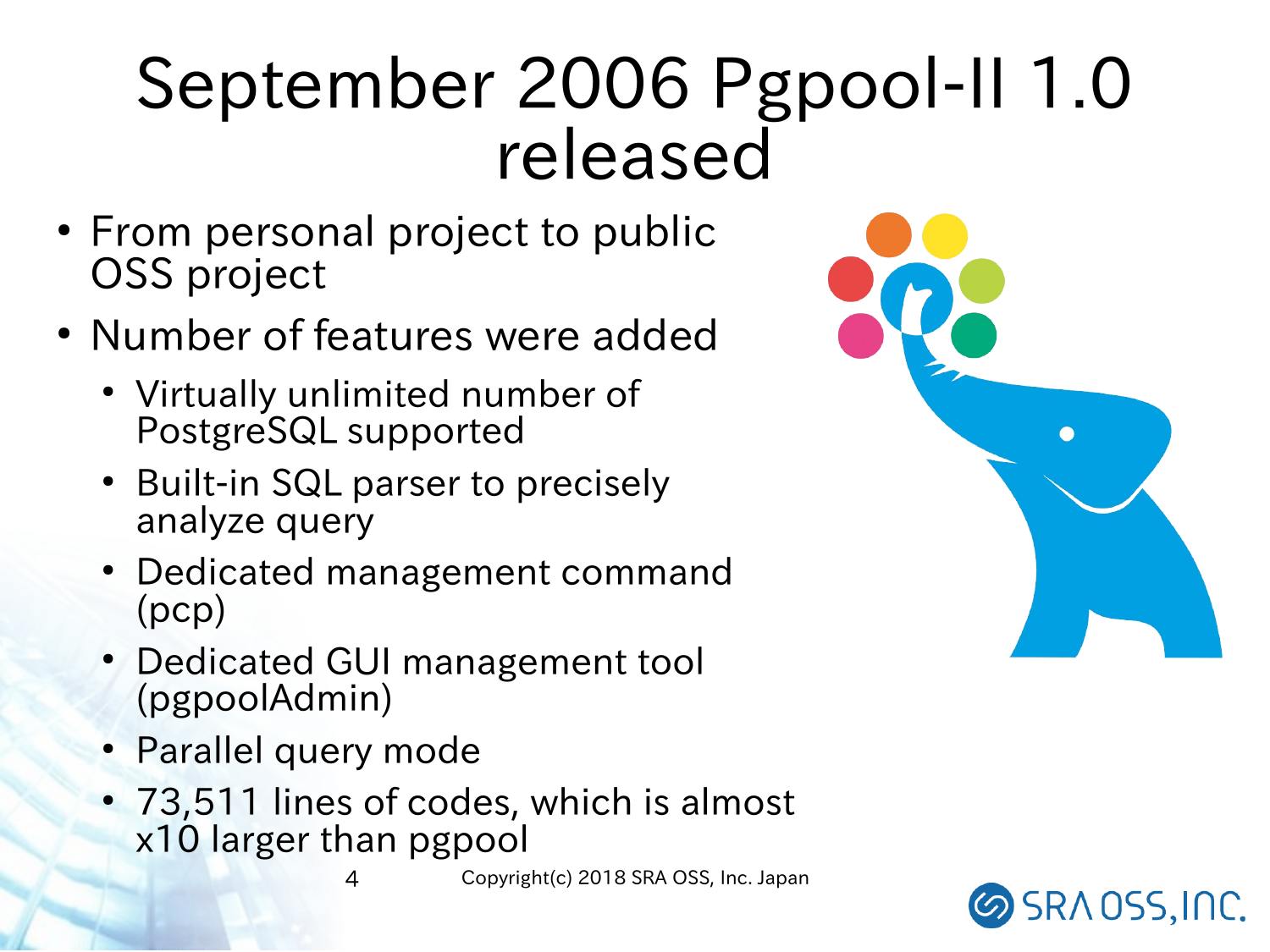#### In September 2010 Pgpool-II 3.0 released

- Adopt PostgreSQL 9.0
	- Streaming replication mode
	- delay\_threshold
	- log\_standby\_delay
	- white\_function\_list/black\_function\_list

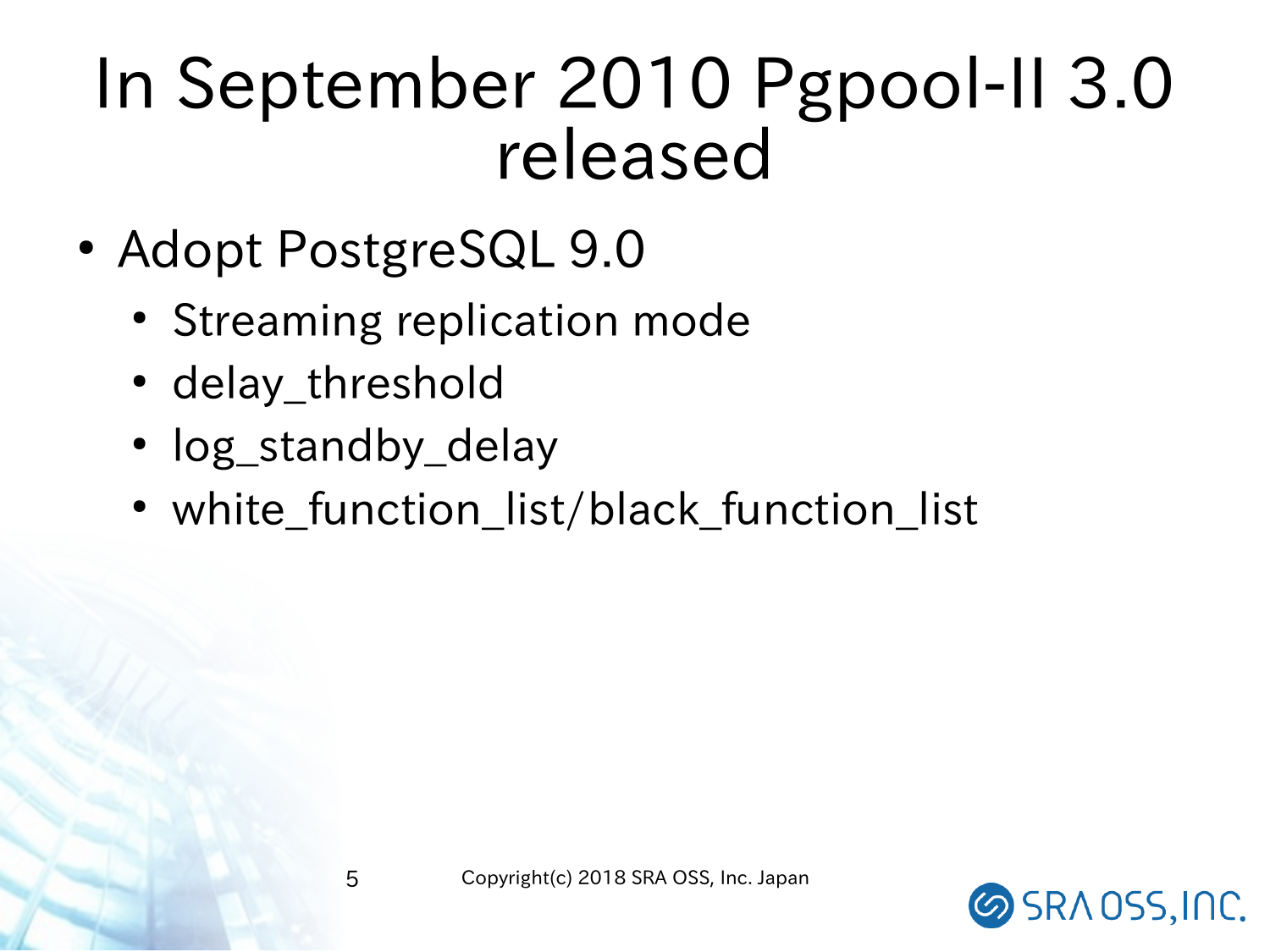### In 2011 pgpool.net was born

- Moved from other site to our own site
- Moved from CVS to Git
- Official languages are English and Japanese



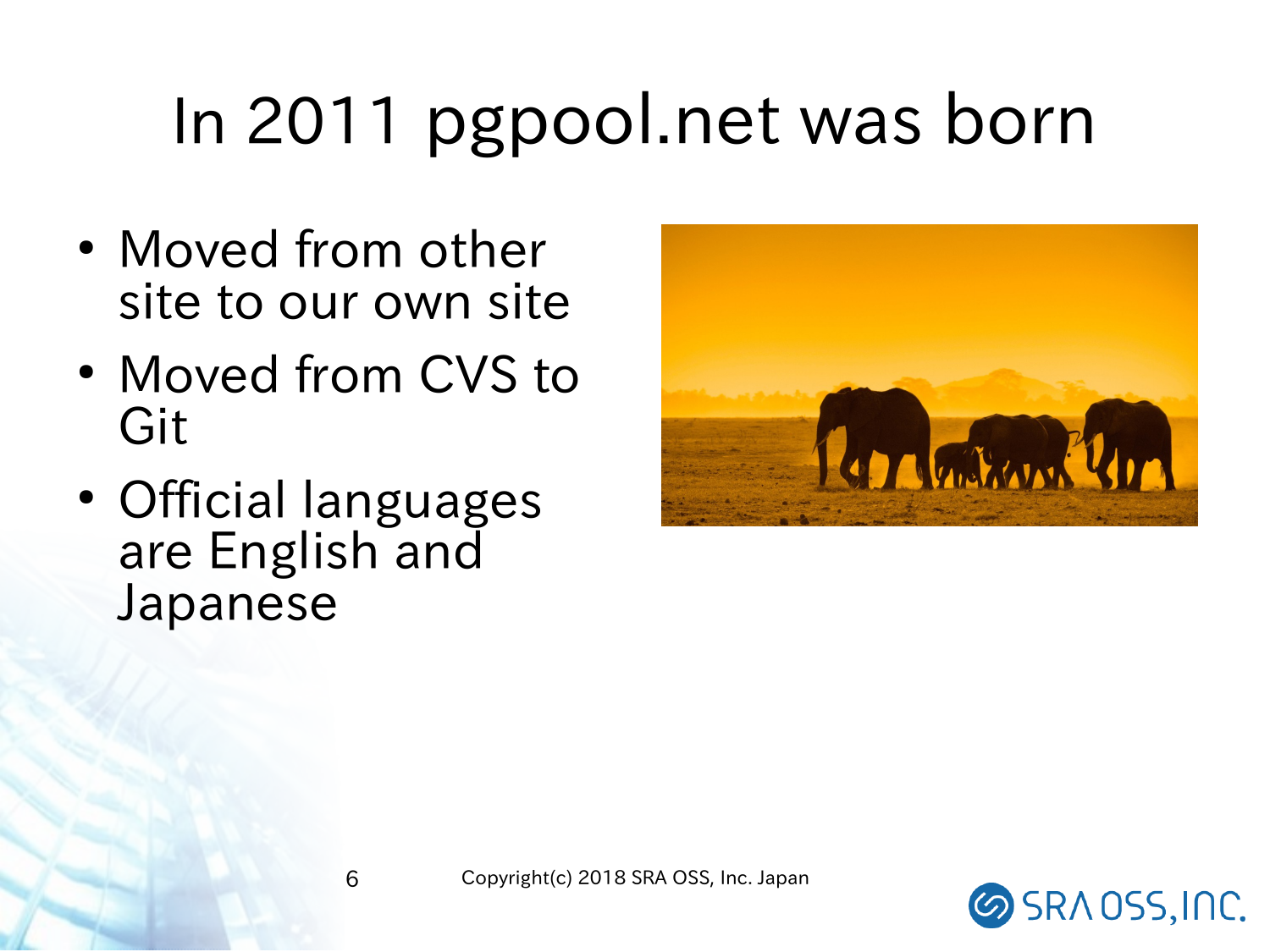## Pgpool-II from v3.2 to v3.7

- Pgpool-II 3.2 (2012)
	- Watchdog
	- In memory query cache
- Pgpool-II 3.3 (2013)
	- Heartbeat mode in watchdog
- Pgpool-II 3.4 (2014)
	- Reorganize source tree
	- Memory manager, Exception manager
- Pgpool-II 3.5 (2015)
	- Faster extended query mode
	- Enhanced watchdog
- Pgpool-II 3.6 (2016)
	- SGML documents
	- Enhanced watchdog
- Pgpool-II 3.7 (2017)
	- Quorum failover
	- AWS Aurora

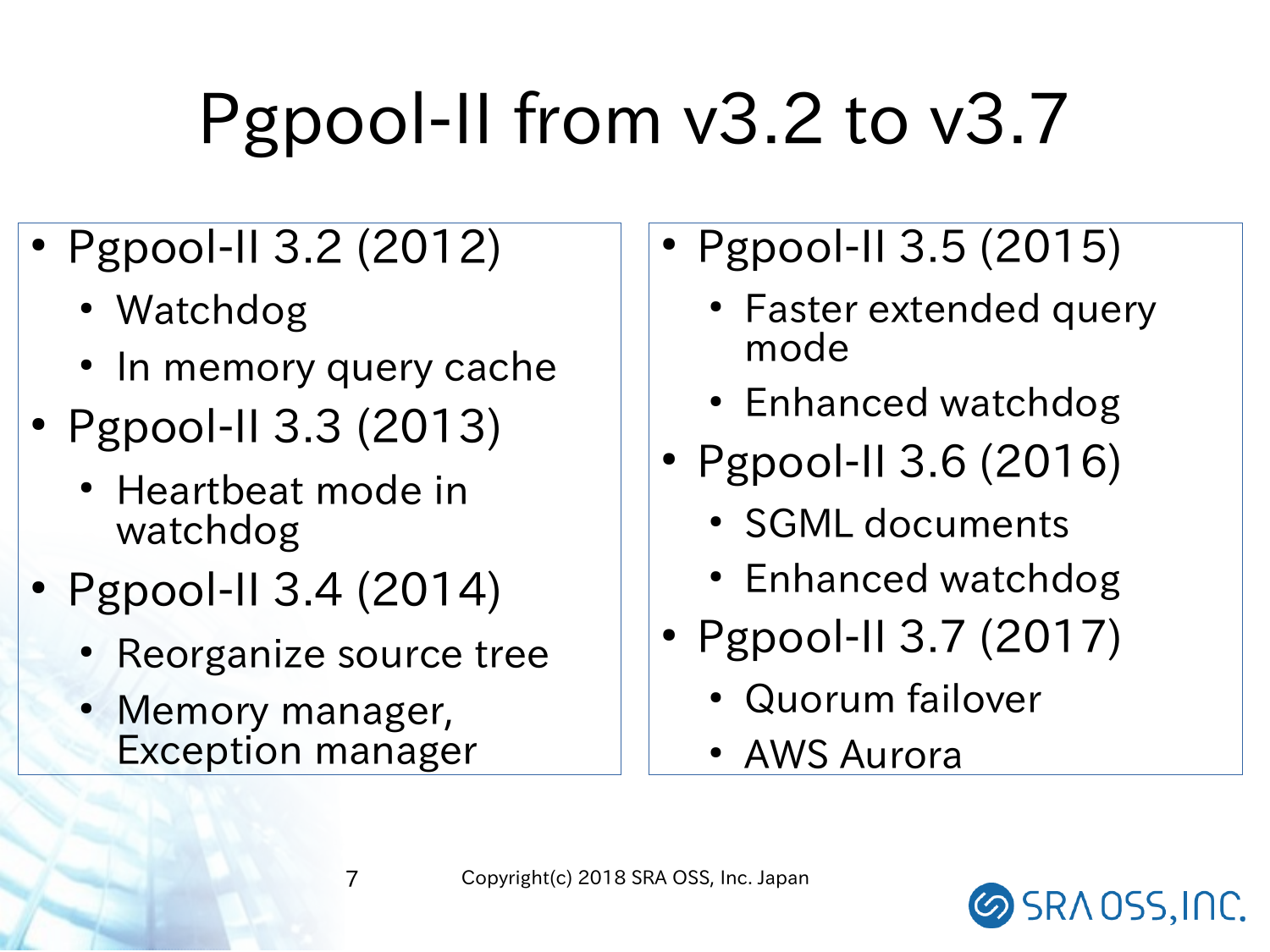# Our team





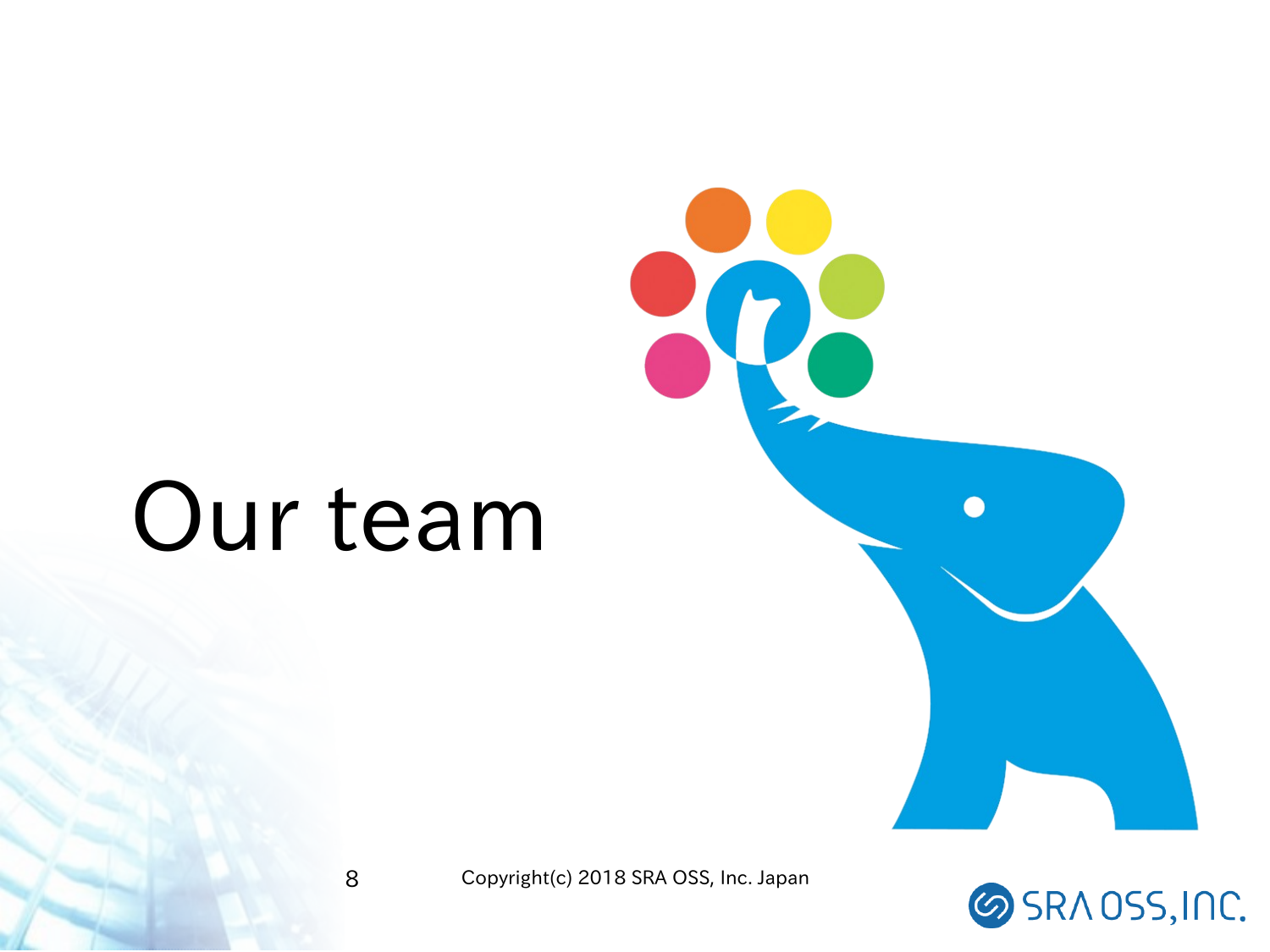### Team members

- Tatsuo Ishii
	- Original author
	- Japan
- Muhammad Usama
	- Pgpool-II committer since 3.4
	- Pakistan
	- Watchdog Authentication
- Peng, Bo
	- Pgpool-II committer since 3.3
	- China
	- Release management, SQL parser, PgpoolAdmin
- Ahsan Hadi
	- Benchmarking, research on user requirements
	- Pakistan
- Takuma Hoshiai
	- Pgpool-II committer since 4.0
	- Japan
	- Documents, bug fixes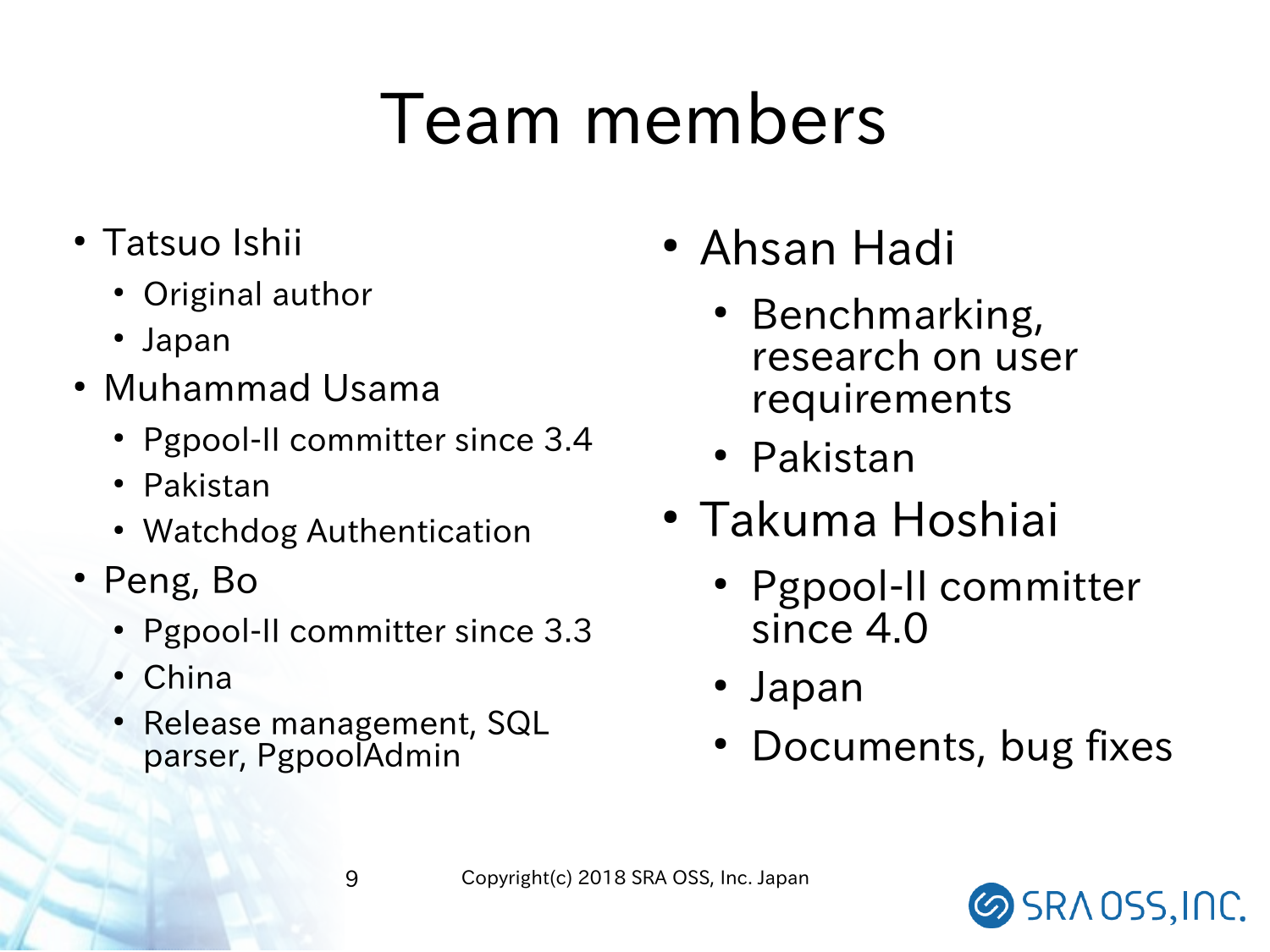### Development activities

- Coding and debugging using Git repository served by PostgreSQL
- Discussions on mailing list
- Bug reports are accepted using Mantis
- Static code checking using Coverity
- Weekly teleconference
- Major releases once per year
- Minor releases every 2-3 months
- Concurrently maintain 4-5 stable branches and development branches – five years support for each major release

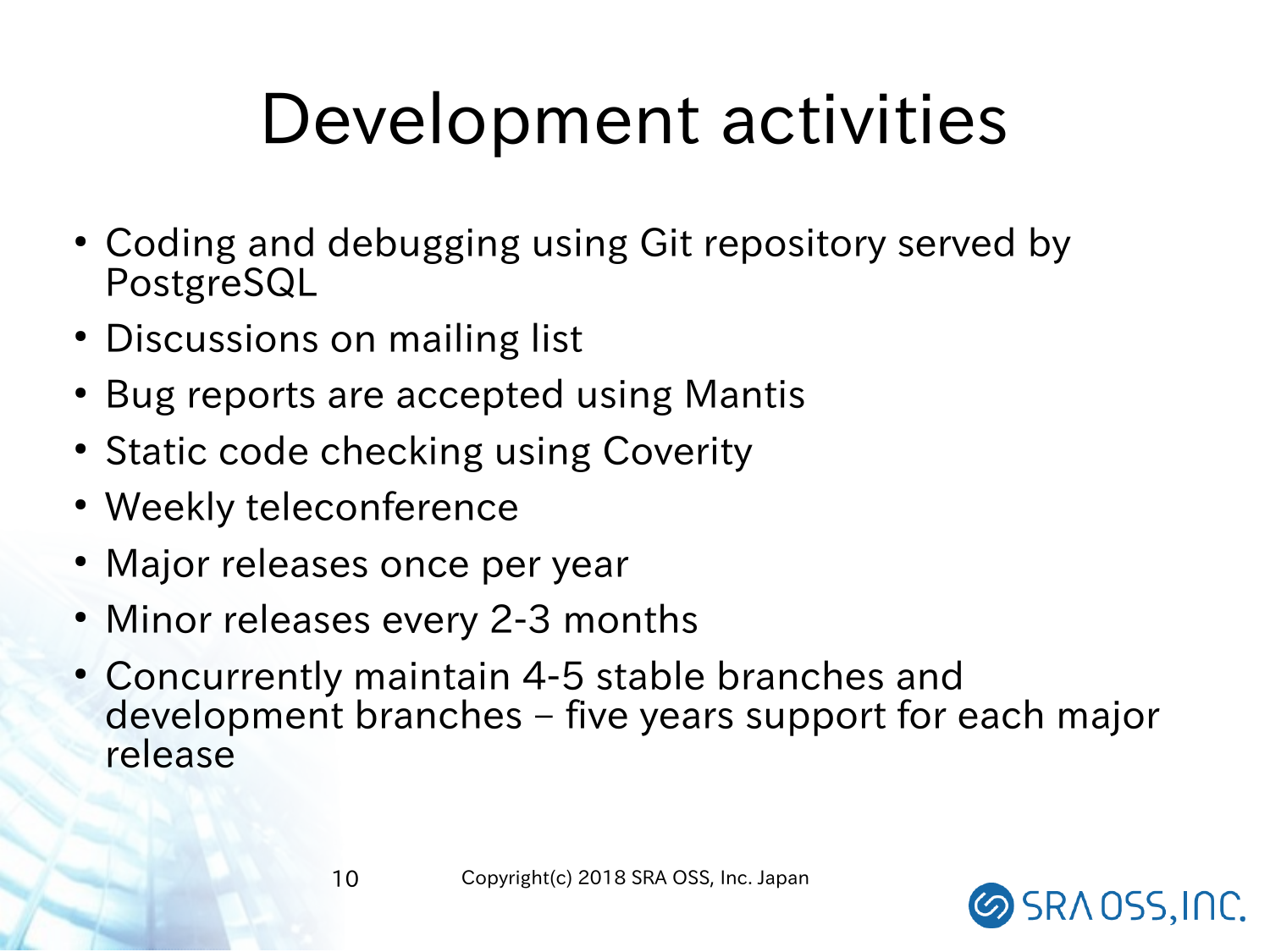### Pgpool-II: now

- Clustering management tool for PostgreSQL
- Focus on streaming replication
	- Automatic query dispatch to primary and standby servers
	- Automatic read only query load balancing
	- Automatic failover
- High availability for Pgpool-II itself
	- Watchdog

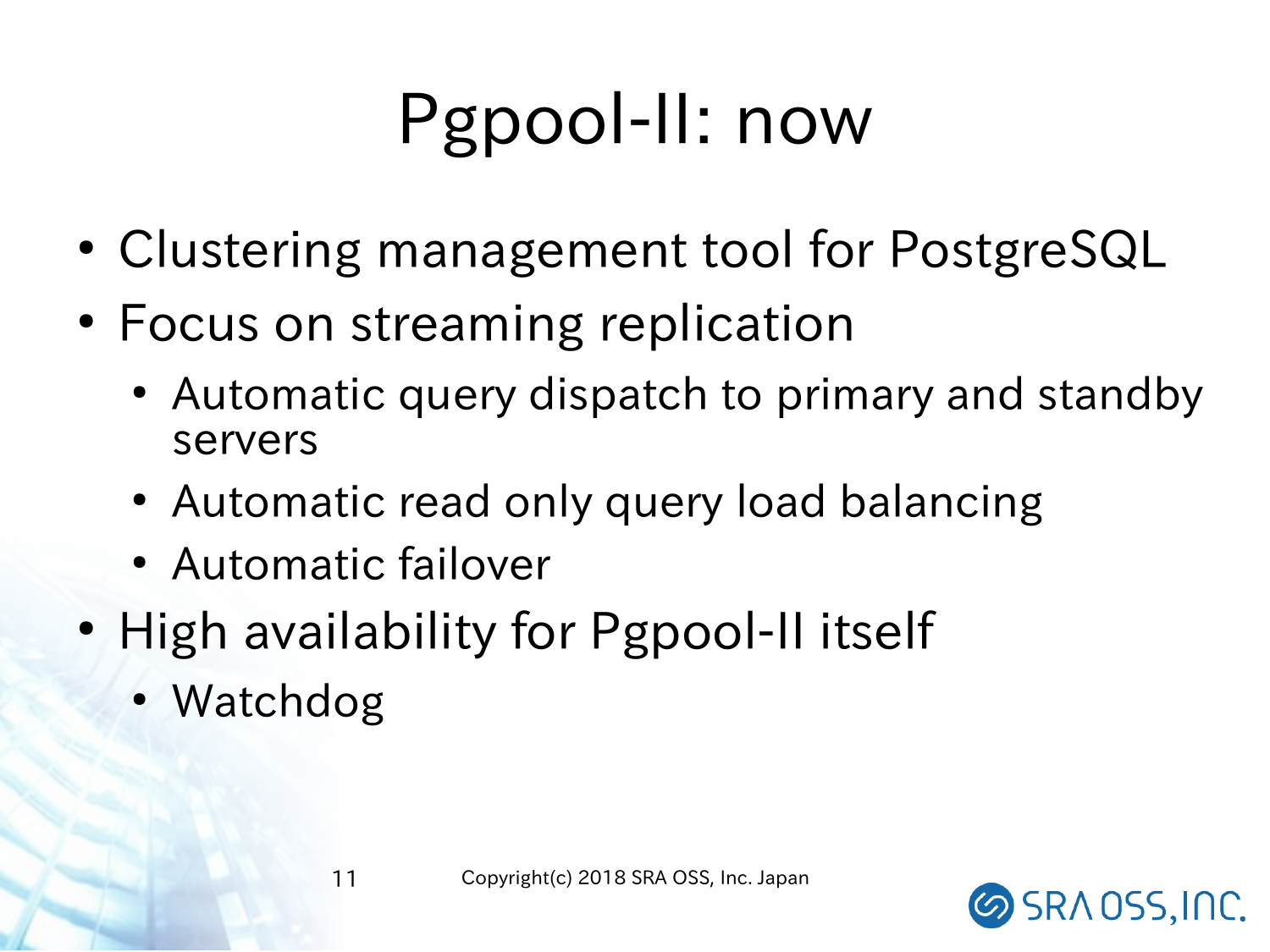### About 15<sup>th</sup> aniversary edition: Pgpool-II 4.0



12 Copyright(c) 2018 SRA OSS, Inc. Japan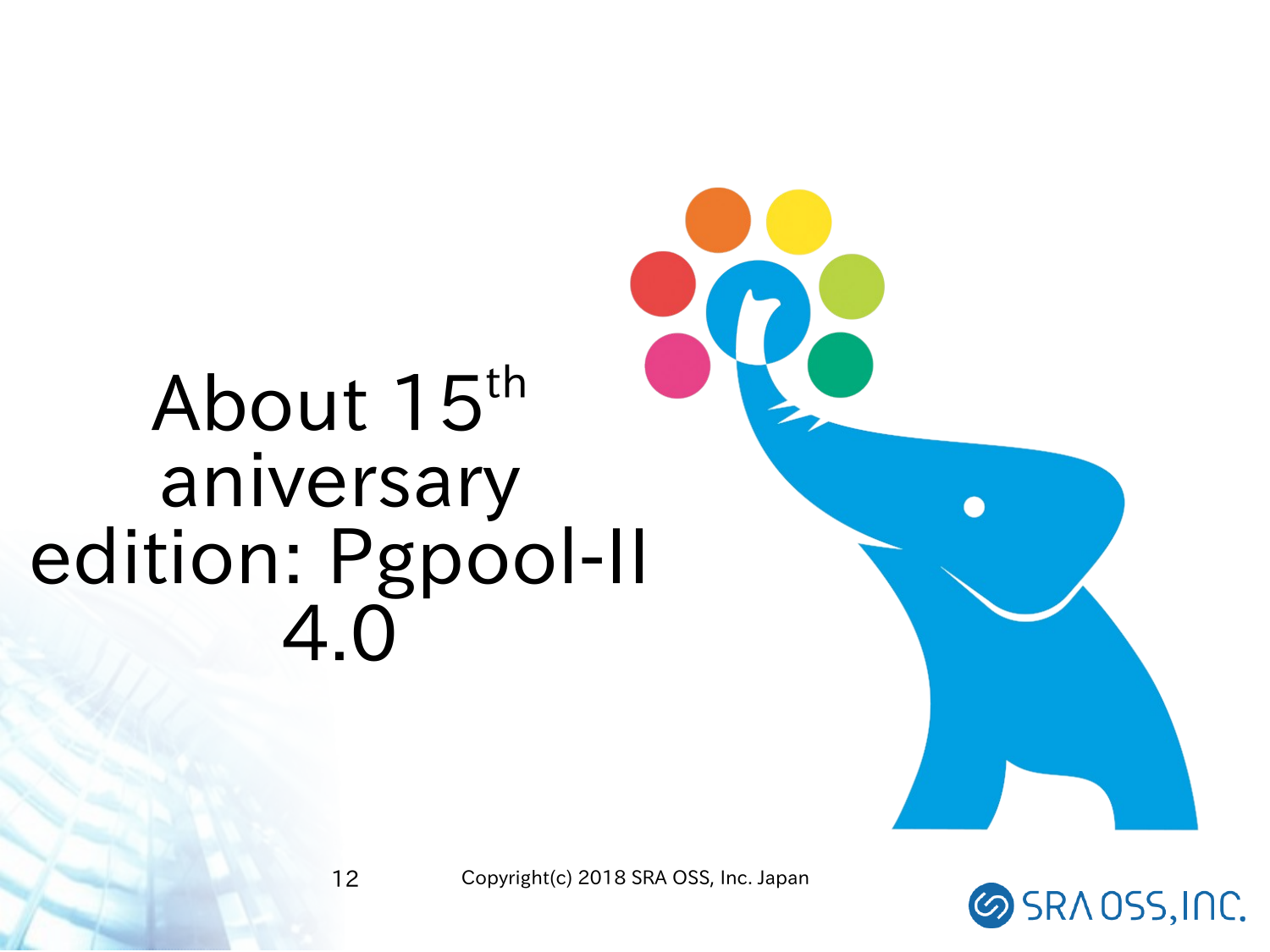## Pgpool-II 4.0 major features

- Completely renewed authentication system
- Consistency checking for primary/standby role
- More flexible control over read query load balancing
- PostgreSQL 11 compatible SQL parser

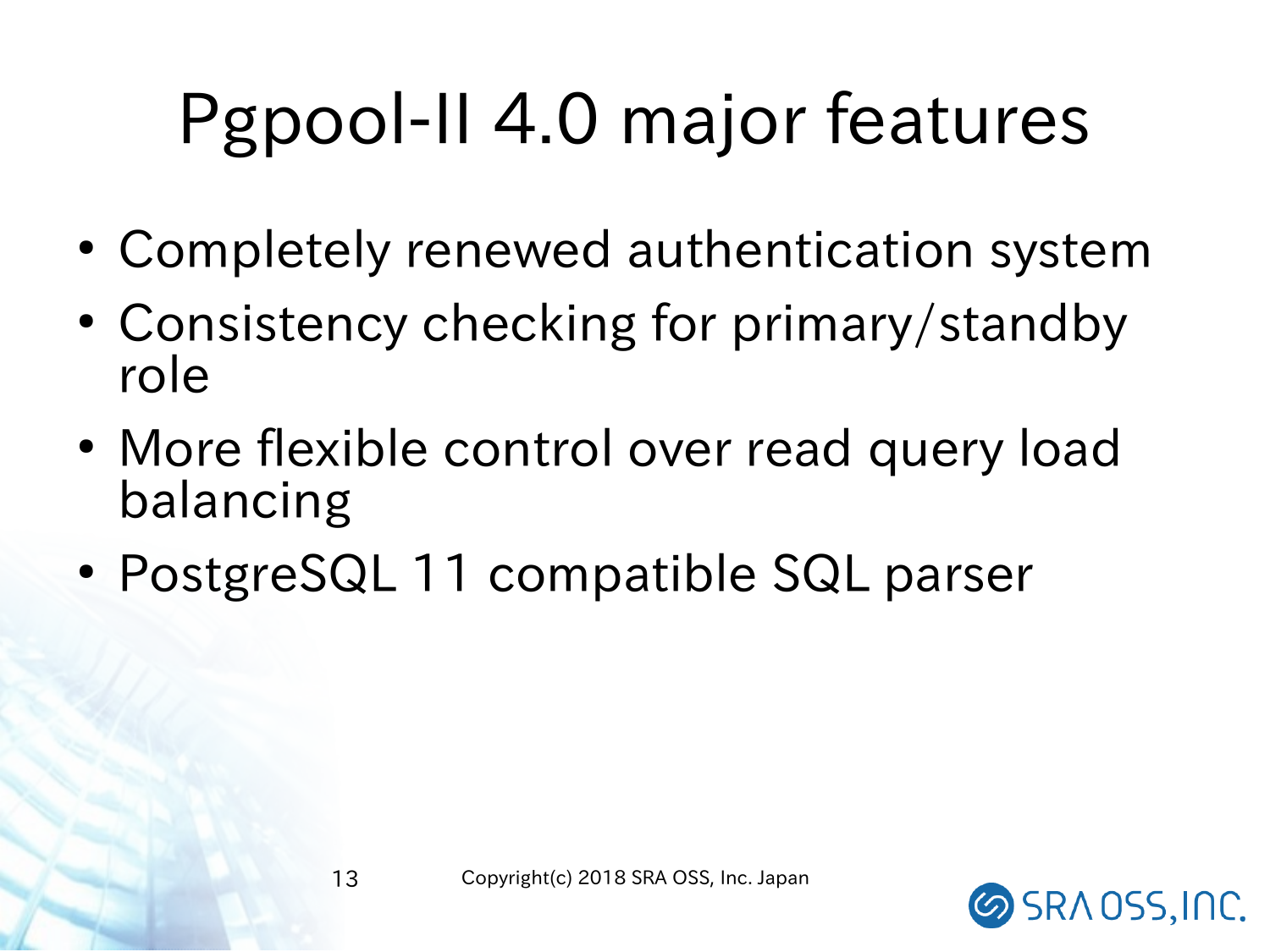#### Completely renewed authentication system

It is possible to use "trust" between clients and Pgpool-II, while using "SCRAM" between Pgpool-II and PostgreSQL



SCRAM auth support is new in 4.0!

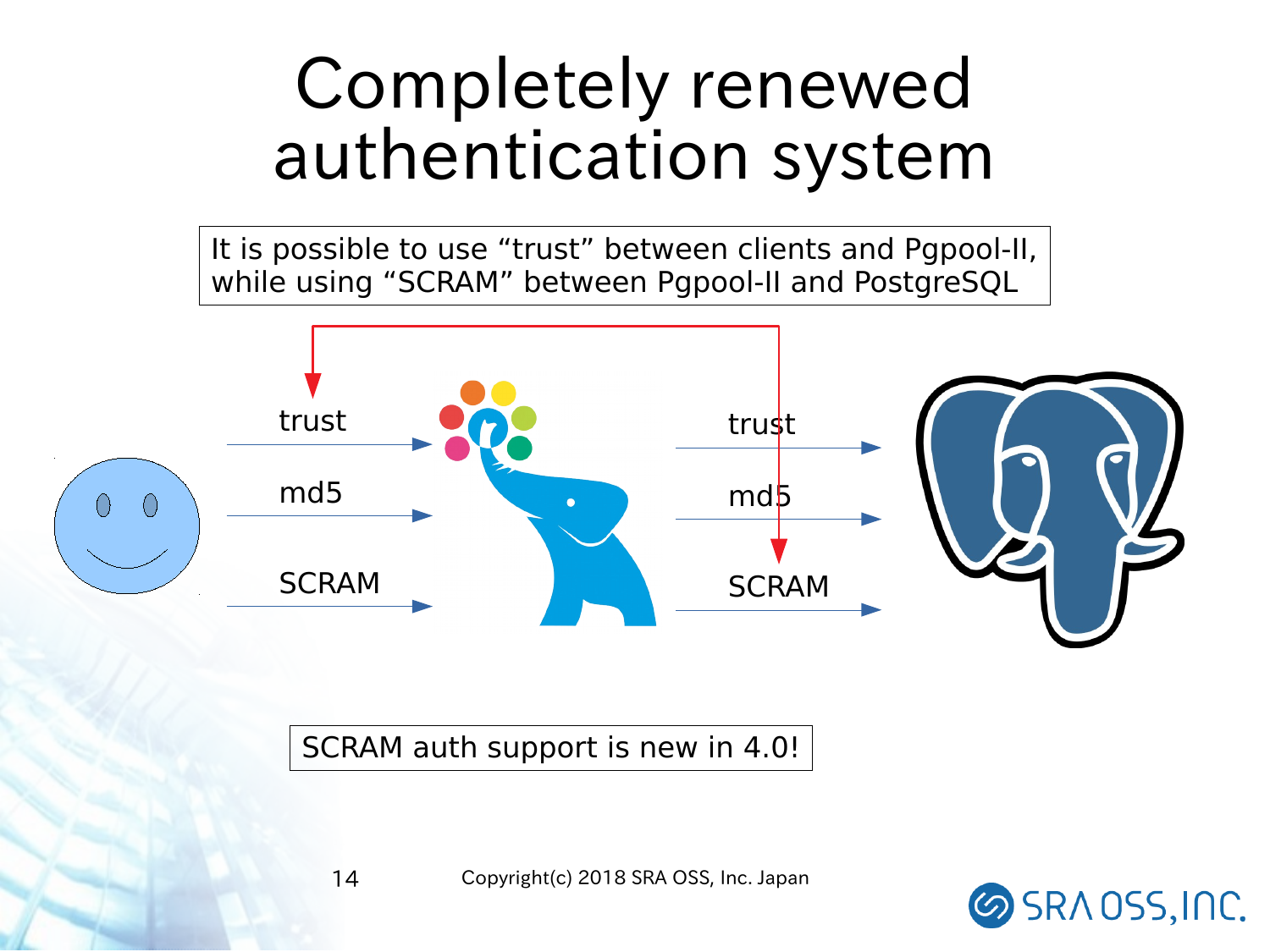### Allow to handle multiple password format in pool\_passwd

- pool passwd stores user name/password info for database users
- Possible password formats
	- AES256
		- username:AESAxjUF2clVQvZn0QvnVzBgg==
	- Clear text
		- username:TEXTmypass
	- $\cdot$  MD5
		- username:md56e854442cd2a940c9e95941dce4ad598
		- MD5 password format can only be used for MD5 auth between Pgpool-II and PostgreSQL

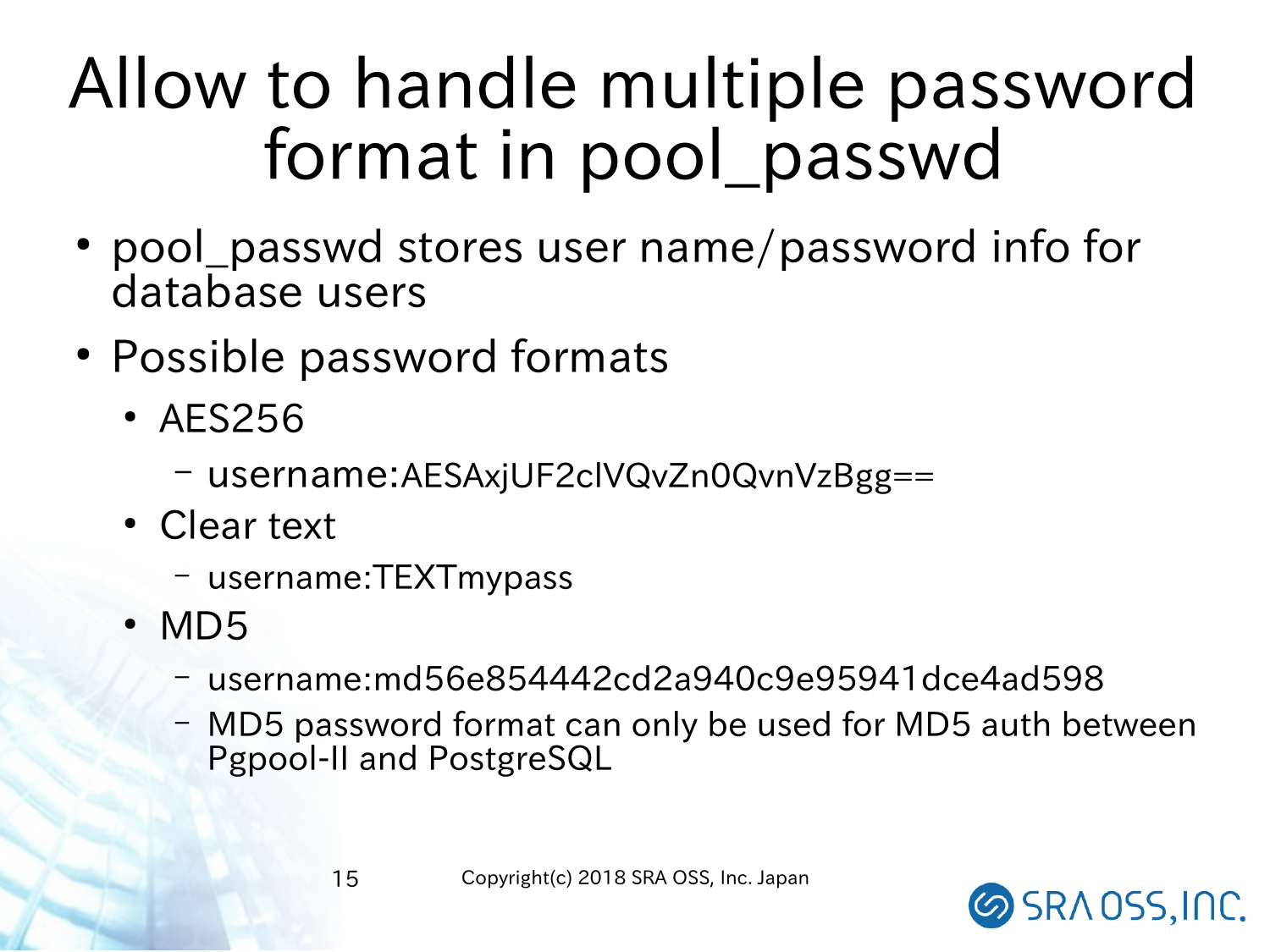## Eliminating pool\_passwd

- Since pool passwd needs to sync with PostgreSQL password, it could be a headache for admins
- If auth method between frontend and Pgpool-II is trust (no auth), pool\_passwd can be eliminated
	- Password provided by user is checked by PostgreSQL
	- new parameter "allow\_clear\_text\_frontend\_auth" must be enabled
- In this case it is recommended to use SSL for the connection between frontend and Pgpool-II

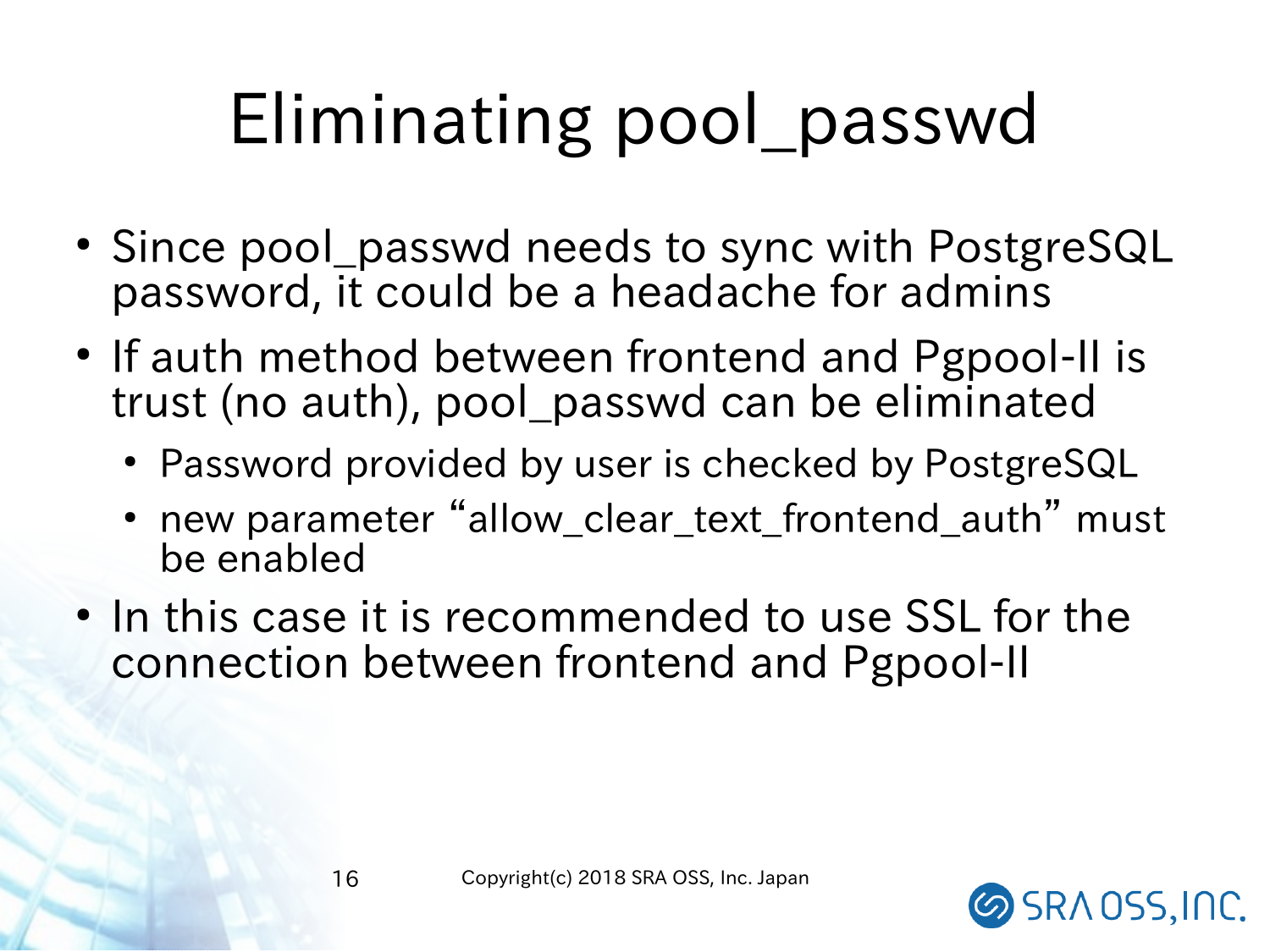### Allow to use secure AES256 encrypted password

- Allow to store AES256 encrypted password in health check password and sr check\_password
	- health\_check\_password = 'AESAxjUF2clVQvZn0QvnVzBgg=='
	- Decryption key must be stored in \$HOME/.pgpoolkey
		- or in a file specified by PGPOOLKEYFILE environment variable
		- or "--key-file" option of pgpool command
	- To create AES encrypted password, new tool "pg\_enc" can be used

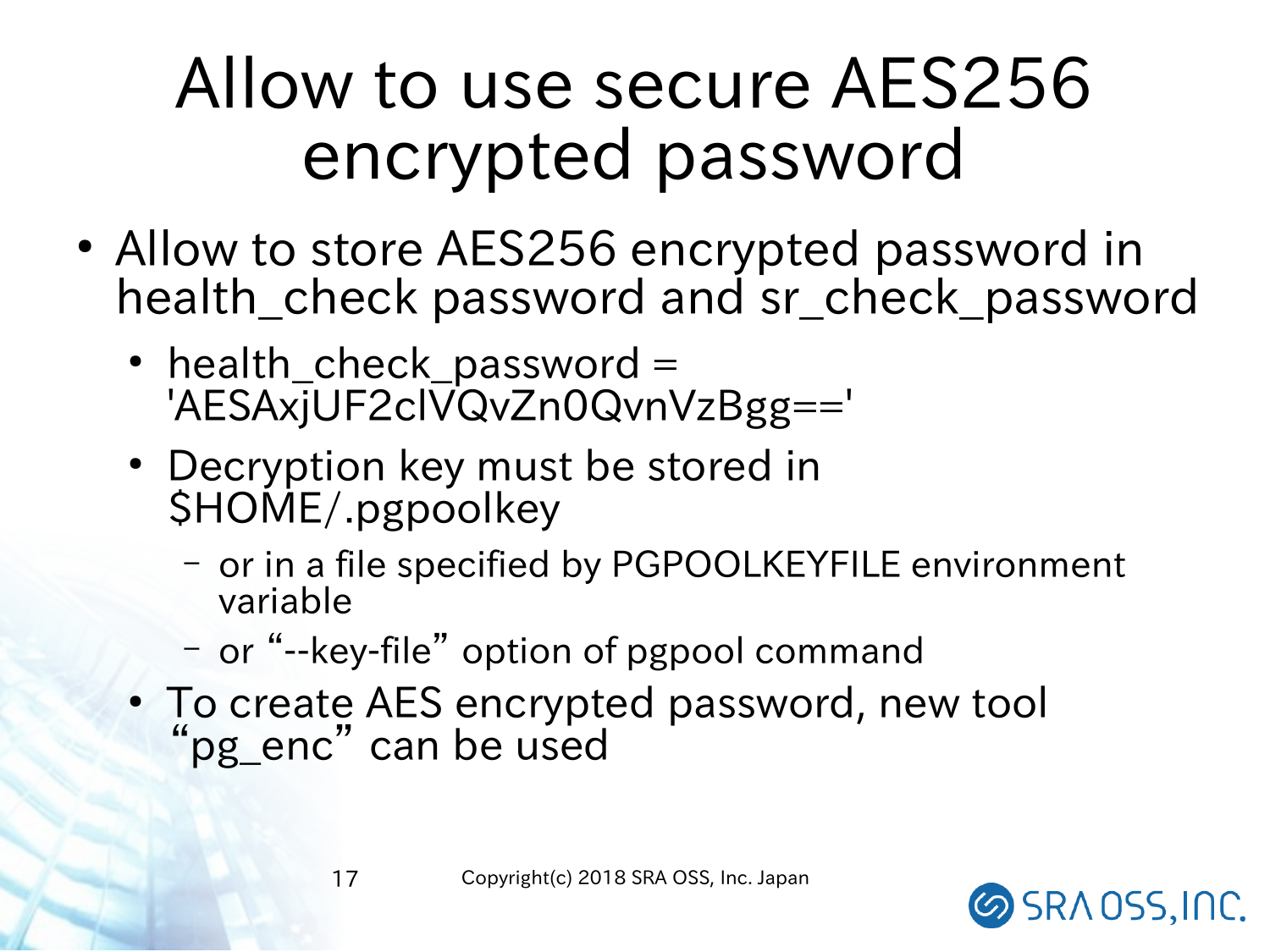#### Allow to use certificate authentication

- As of 4.0, only between frontend and Pgpool-II is allowed to use cert auth
- We plan to enable cert auth between Pgpool-II and PostgreSQL in the next major release

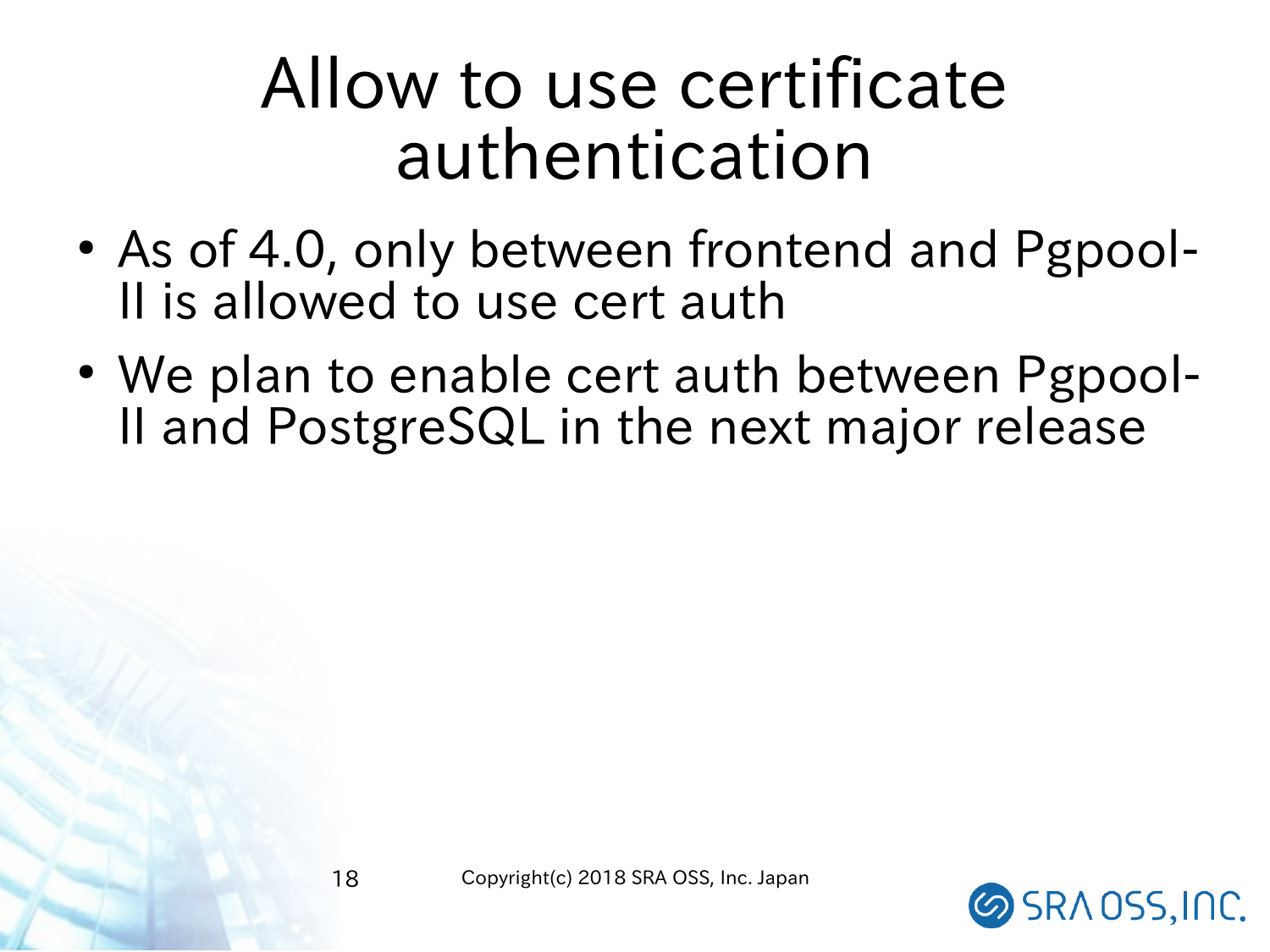### Future plans

- Near future (Pgpool-II 4.1)
	- Support LDAP authentication
	- Shared relation cache for faster system catalog look up
	- and more $\cdots$
- Distant future
	- More testing!
		- More regression tests
		- Faster regression tests
	- Faster processing
		- Reduction of protocol overhead
	- Adopting to sharding (if PostgreSQL implemts it)
- Ideas are always welcome!